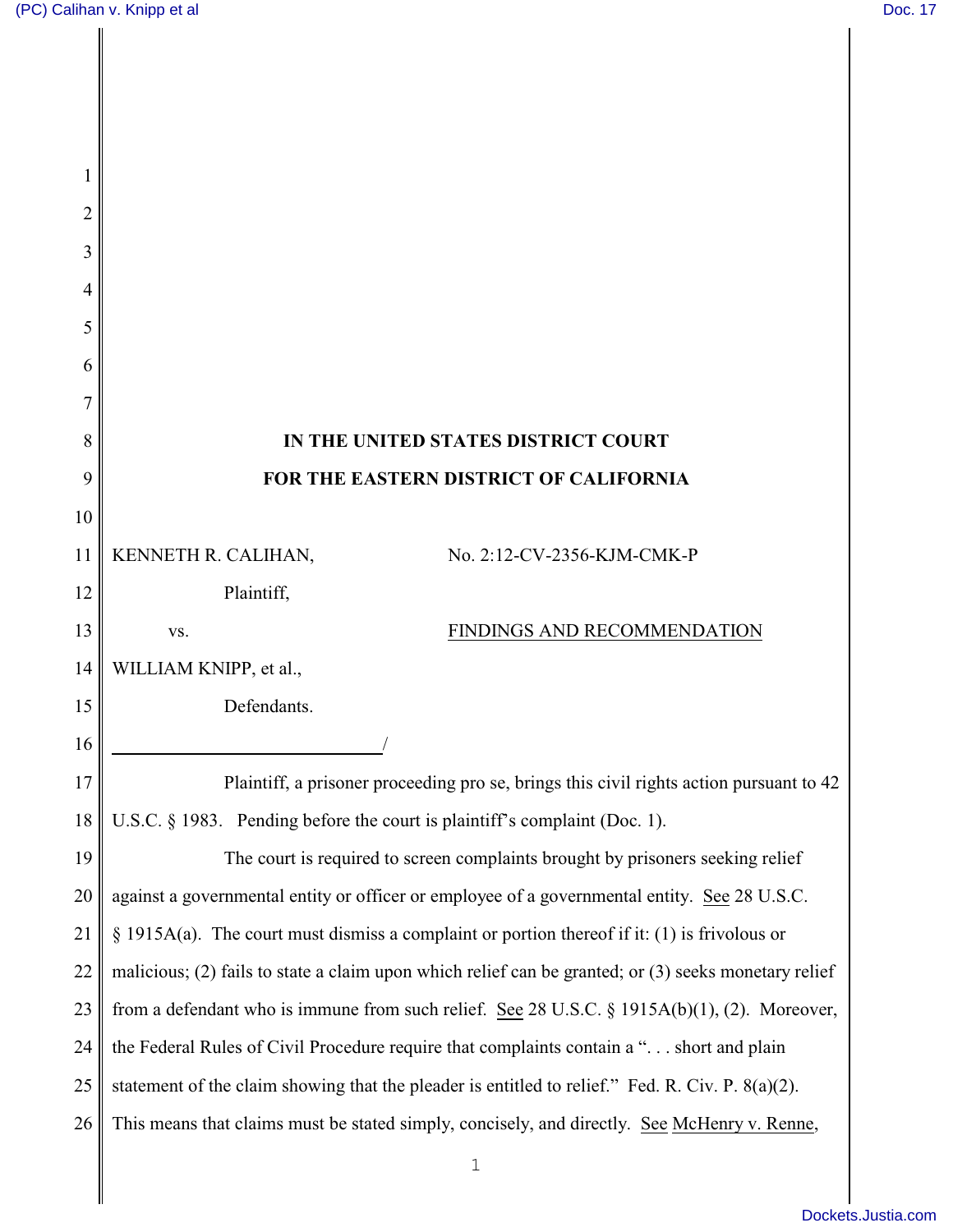1 2 3 4 5 6 7 84 F.3d 1172, 1177 (9th Cir. 1996) (referring to Fed. R. Civ. P. 8(e)(1)). These rules are satisfied if the complaint gives the defendant fair notice of the plaintiff's claim and the grounds upon which it rests. See Kimes v. Stone, 84 F.3d 1121, 1129 (9th Cir. 1996). Because plaintiff must allege with at least some degree of particularity overt acts by specific defendants which support the claims, vague and conclusory allegations fail to satisfy this standard. Additionally, it is impossible for the court to conduct the screening required by law when the allegations are vague and conclusory.

## **I. PLAINTIFF'S ALLEGATIONS**

Plaintiff alleges the defendants failed to properly supervise the correctional officers who were in charge of screening inmates with metal detection wands prior to their release into the exercise yard. Due to this failure, another inmate was able to bring a weapon onto the yard which was then used in an attack on plaintiff. Plaintiff was seriously injured in the attack.

## **II. DISCUSSION**

18 24 25 26 The treatment a prisoner receives in prison and the conditions under which the prisoner is confined are subject to scrutiny under the Eighth Amendment, which prohibits cruel and unusual punishment. See Helling v. McKinney, 509 U.S. 25, 31 (1993); Farmer v. Brennan, 511 U.S. 825, 832 (1994). The Eighth Amendment ". . . embodies broad and idealistic concepts of dignity, civilized standards, humanity, and decency." Estelle v. Gamble, 429 U.S. 97, 102 (1976). Conditions of confinement may, however, be harsh and restrictive. See Rhodes v. Chapman, 452 U.S. 337, 347 (1981). Nonetheless, prison officials must provide prisoners with "food, clothing, shelter, sanitation, medical care, and personal safety." Toussaint v. McCarthy, 801 F.2d 1080, 1107 (9th Cir. 1986). A prison official violates the Eighth Amendment only when two requirements are met: (1) objectively, the official's act or omission must be so serious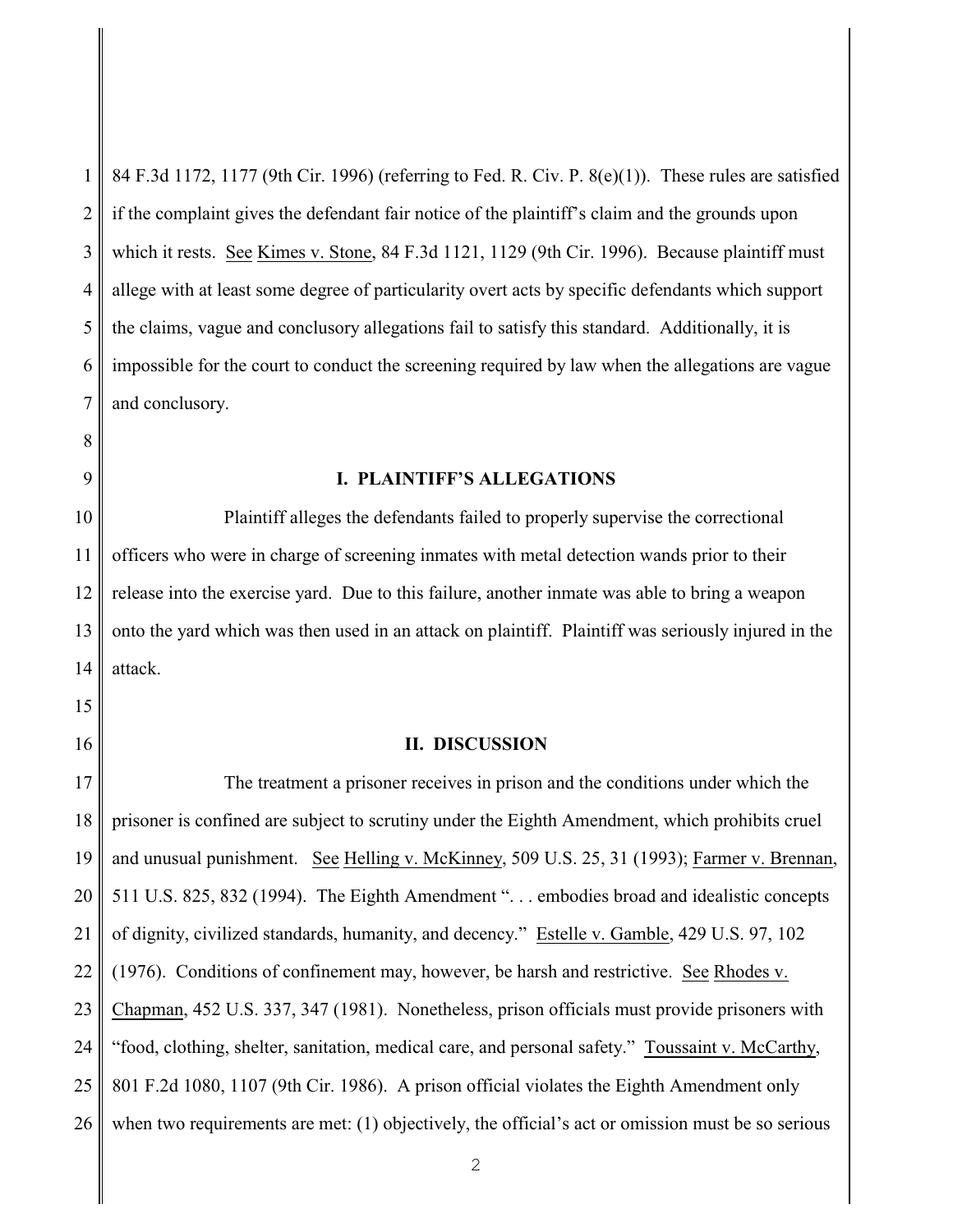1 2 3 4 such that it results in the denial of the minimal civilized measure of life's necessities; and (2) subjectively, the prison official must have acted unnecessarily and wantonly for the purpose of inflicting harm. See Farmer, 511 U.S. at 834. Thus, to violate the Eighth Amendment, a prison official must have a "sufficiently culpable mind." See id.

5 6 7 8 9 10 11 12 13 14 15 16 17 18 Under these principles, prison officials have a duty to take reasonable steps to protect inmates from physical abuse. See Hoptowit v. Ray, 682 F.2d 1237, 1250-51 (9th Cir. 1982); Farmer, 511 U.S. at 833. Liability exists only when two requirements are met: (1) objectively, the prisoner was incarcerated under conditions presenting a substantial risk of serious harm; and (2) subjectively, prison officials knew of and disregarded the risk. See Farmer, 511 U.S. at 837. The very obviousness of the risk may suffice to establish the knowledge element. See Wallis v. Baldwin, 70 F.3d 1074, 1077 (9th Cir. 1995). Prison officials are not liable, however, if evidence is presented that they lacked knowledge of a safety risk. See Farmer, 511 U.S. at 844. The knowledge element does not require that the plaintiff prove that prison officials know for a certainty that the inmate's safety is in danger, but it requires proof of more than a mere suspicion of danger. See Berg v. Kincheloe, 794 F.2d 457, 459 (9th Cir. 1986). Finally, the plaintiff must show that prison officials disregarded a risk. Thus, where prison officials actually knew of a substantial risk, they are not liable if they took reasonable steps to respond to the risk, even if harm ultimately was not averted. See Farmer, 511 U.S. at 844.

19 20 21 22 23 24 25 26 Here, plaintiff alleges defendants Borroga and Ybarra "were sitting in the ASU-C-12 office not supervising there [sic] staff, on the date of December 9, 2011. Defendant (Kaplan) was not present per policies and Defendant (Knipp) was not present per policies, on December 9, 2011, to supervise staff." (Comp., Doc 1, at 3). There is no allegation in the complaint that any of the named defendants were personally responsible for the screening of inmates, nor that any of the defendants were personally aware that the inmates were not being properly screened and disregarded this risk. Rather, plaintiff simply alleges the defendants failed to properly supervise the correctional staff.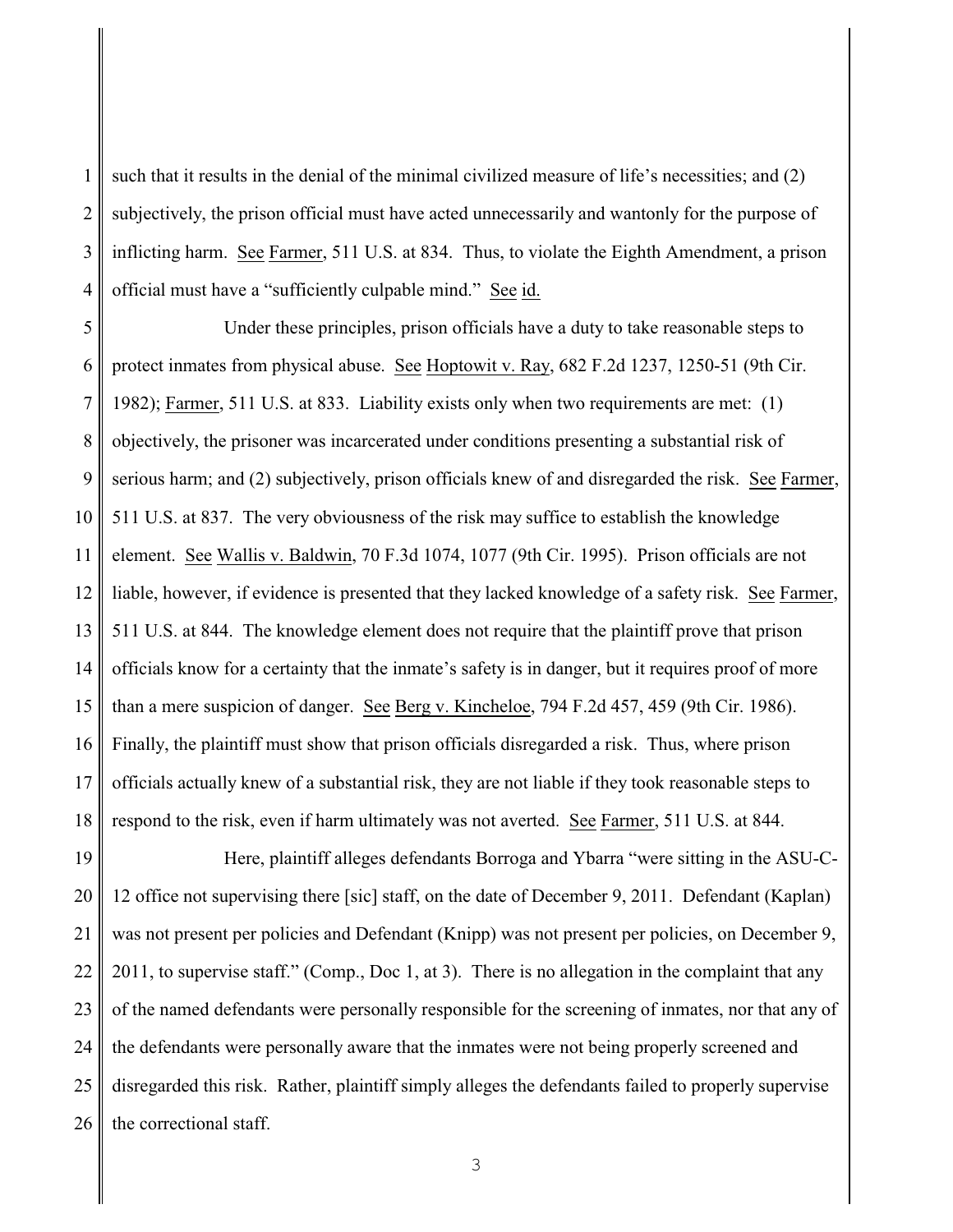1 2 3 4 5 6 7 8 9 10 11 12 Supervisory personnel are generally not liable under § 1983 for the actions of their employees. See Taylor v. List, 880 F.2d 1040, 1045 (9th Cir. 1989) (holding that there is no respondeat superior liability under § 1983). A supervisor is only liable for the constitutional violations of subordinates if the supervisor participated in or directed the violations. See id. The Supreme Court has rejected the notion that a supervisory defendant can be liable based on knowledge and acquiescence in a subordinate's unconstitutional conduct because government officials, regardless of their title, can only be held liable under § 1983 for his or her own conduct and not the conduct of others. See Ashcroft v. Iqbal, 556 U.S. 662, 129 S.Ct. 1937, 1949 (2009). Supervisory personnel who implement a policy so deficient that the policy itself is a repudiation of constitutional rights and the moving force behind a constitutional violation may, however, be liable even where such personnel do not overtly participate in the offensive act. See Redman v. Cnty of San Diego, 942 F.2d 1435, 1446 (9th Cir. 1991) (en banc).

13 14 15 16 17 18 19 When a defendant holds a supervisory position, the causal link between such defendant and the claimed constitutional violation must be specifically alleged. See Fayle v. Stapley, 607 F.2d 858, 862 (9th Cir. 1979); Mosher v. Saalfeld, 589 F.2d 438, 441 (9th Cir. 1978). Vague and conclusory allegations concerning the involvement of supervisory personnel in civil rights violations are not sufficient. See Ivey v. Board of Regents, 673 F.2d 266, 268 (9th Cir. 1982). "[A] plaintiff must plead that each Government-official defendant, through the official's own individual actions, has violated the constitution." Iqbal, 129 S.Ct. at 1948.

20 21 22 23 24 There is no allegation of any personal involvement by any of the defendants. In fact, plaintiff has alleged two of the defendants were not even present during the incident. The other two defendants are alleged to have been on duty, but in the office not on the yard. Nor is it alleged that any of the defendants were the ones personally responsible for properly screening the inmates.

25 26 As a supervisor can only be liable for his own actions, not those of his subordinates, plaintiff has not stated a claim against any of the defendants. None of the named

4